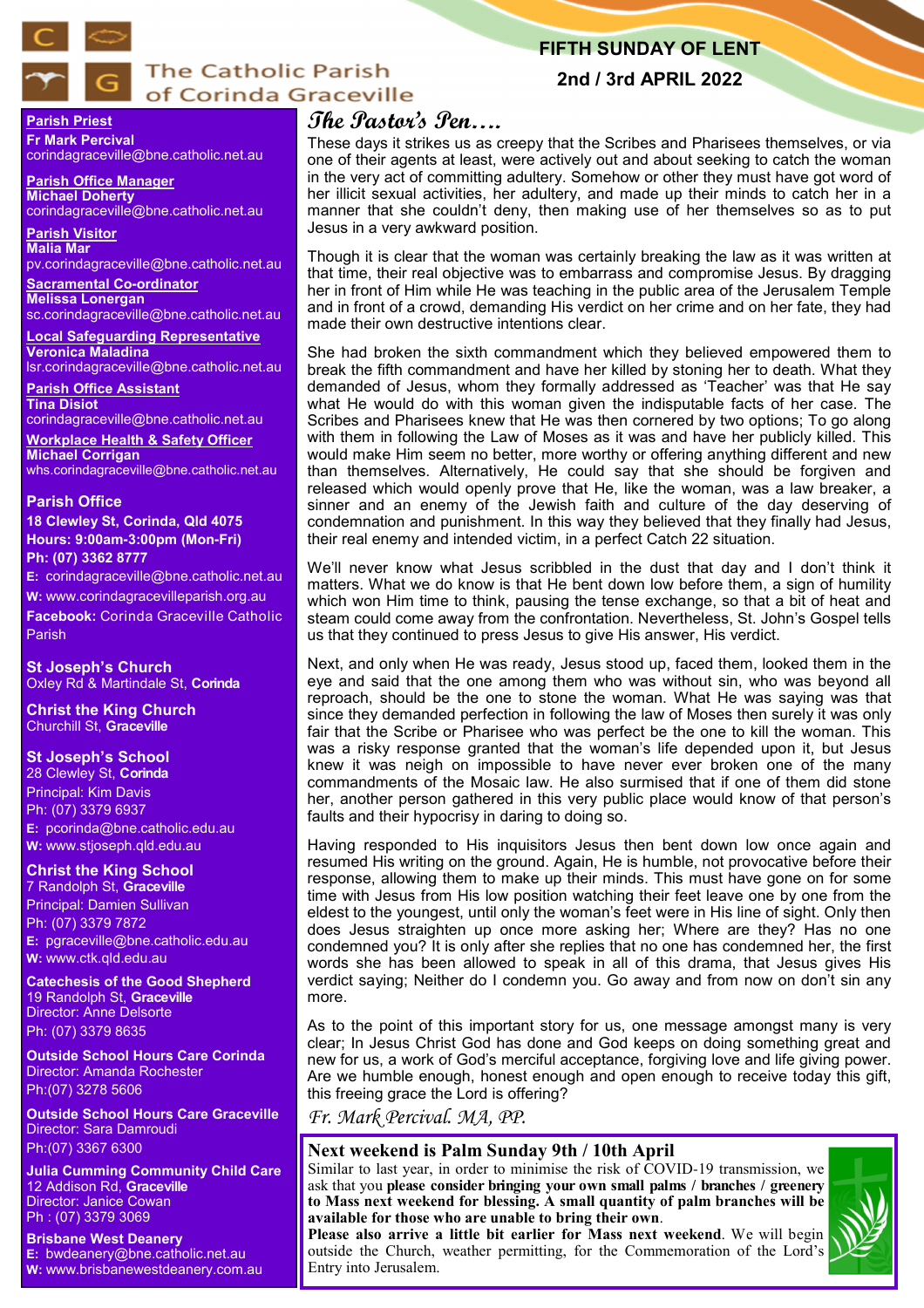**A message from Archbishop Mark:** The words Jesus spoke on that first Easter long ago still speak to us: "Peace be with you." That peace is needed in so many lives now. Through this first term of school we've had to cope with the pandemic everywhere, the floods here and the horrors of war in Europe. Little wonder it's been hard to get into a rhythm in this first term. The Easter holidays will come at a welcome time for many. But it's important to remember that those words of Jesus aren't in the past. The Easter event is God's masterpiece. It's never back then and back there; it's here and now; it's always and everywhere. Please see the Easter liturgy times below and join your parish community in celebrating together.

# **EASTER 2022**

**MASS FOR FORGIVENESS OF SINS ~ Tuesday 5th April 2022: MASS - 7pm - St Joseph's** 

**PALM SUNDAY ~ 9th & 10th April 2022: MASS - 5.30pm Saturday - St Joseph's MASS - 8.00am Sunday - St Joseph's MASS - 9.30am Sunday - Christ the King MASS - 6.00pm Sunday - Christ the King** 

*Please bring your own palm / greenery / branches to Mass with you next weekend.*

**HOLY THURSDAY ~ 14th April 2022: MASS OF THE LORD'S SUPPER - 7pm - St Joseph's** *Please note change of location due to the larger Covid safe capacity of the Corinda Church.*

**GOOD FRIDAY ~ 15th April 2022:** Stations of the Cross - 10am - Christ the King  **THE LORD'S PASSION - 3pm - St Joseph's**

**HOLY SATURDAY ~ 16th April 2022: EASTER VIGIL - 6pm - St Joseph's**  *Please note later start time for Saturday evening Mass.*

# **EASTER SUNDAY ~ 17th April 2022: MASS - 8am - St Joseph's**

 **MASS - 9.30am - Christ the King** 

*Please note that there is no evening Mass on Easter Sunday.* 

*There are no limitations on attendance numbers at the Easter Liturgies this year, and there is no requirement to book to attend. All are welcome and all can be easily accommodated.* 

*Outdoor (undercover seating) will be available at the main ceremonies at Corinda for those who wish to sit in the fresh air.* 

*Please bring a mask with you so that you can pop it on if you feel that you can not adequately social distance.*

*Remember to use the hand sanitiser when arriving and leaving the church.* 

# **Ministry Call Up. We need your help for our future!**

**What we do need for our liturgies in the parish:** are more people willing to renew their ministry involvements in the Liturgy. We need more of you to say 'yes' to helping your Priests and community with the **distribution of Holy Communion**, in **proclaiming and reading the Scriptures** at Mass, by assisting us all with the role of **weekend Mass Co-ordinator**, in the **taking up the collection plates**, being a **Welcomer** at Mass and by **helping with Children's Liturgy of the Word** at both of our Churches when it is held. We are also seeking more of you to assist us with the **music and singing at weekends.**  Lastly, please know that preparation and support will be given to you in taking up any of these important ministries within our Parish. You are never left on your own in serving the people of God.

I'm am very grateful to all who have continued their ministries during these challenging years. I'm also very aware that some have needed and/or chosen to step away from their service for personal and health reasons. **Now is the time of Call and Renewal.** I ask you to think hard about how you can help your Clergy and Parish community in any of the above areas I've mentioned. I'm calling on you to say 'yes' to helping us all. **Please place your details on the clipboards located near the pictures of Mary MacKillop** at the front of the church, or contact the **Parish Office on 3362 8777** with your offer of assistance in any of the above ways, or any way that you think and feel that you can help us, so that Corinda Graceville Community can grow stronger and be more fruitful. Thank you. Fr. Mark Perci Corinda Graceville Community can grow stronger and be more fruitful. Thank you.



Shaniella 23, grew up in a remote village in the Solomon Islands in a province which has limited educational and job opportunities – and one of the country's highest poverty rates. After leaving school, she decided to move closer to the capital city, Honiara, to study hospitality and tourism. However, her vocational training school was hit by a landslide and cyclone in quick succession, destroying its water supply system and the vegetable garden that it relies on for food.

With your generous support, Caritas Australia has helped the school to install water tanks, re-establish its garden and provided training in disaster risk reduction. Shaniella can now complete her job skills training and the school has enough food and water for its students.

Please donate to Project Compassion 2022 so this transformational program can continue to empower and strengthen vulnerable communities For All Future Generations. Together, we can help vulnerable communities face their challenges today and build a better tomorrow For All Future Generations. You can donate through Project Compassion donation boxes and envelopes available at the doors of the church, by visiting lent.caritas.org.au or by calling 1800 024 413.



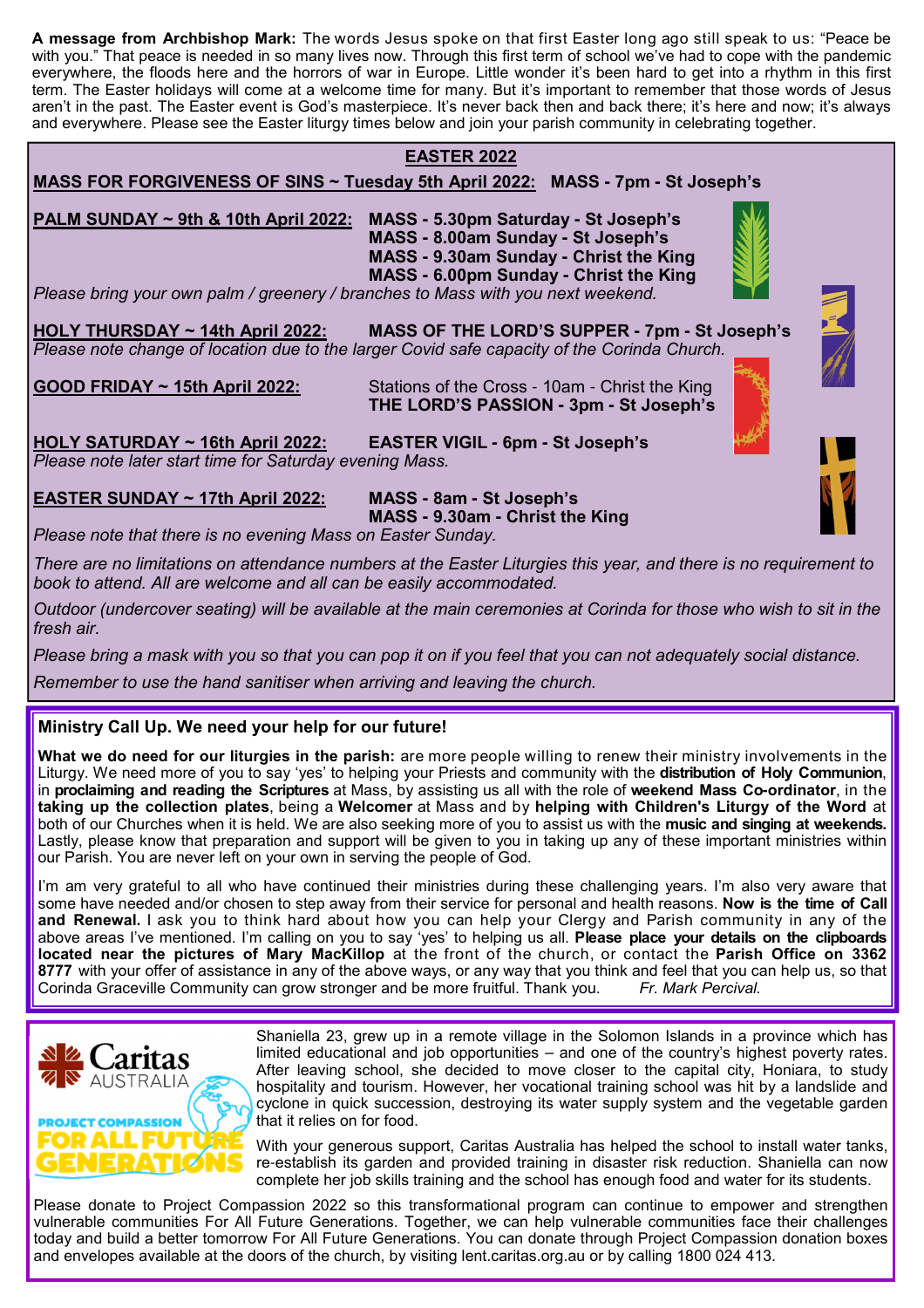**Thank you** to Fr. Pio Waqavotuwale SM and Fr. Stephen Byrnes who lead us in our Eucharistic celebrations this weekend whilst Father Mark is recuperating from knee surgery. Your presence in our community is greatly appreciated.

**Welcome to the Fijian Choir:** who lead us in song at the 5.30pm Saturday evening Mass.

**Mass for Forgiveness of Sins:** On our Lenten Journey we have the special opportunity to gather as a community for the **Mass for Forgiveness of Sins at 7pm on Tuesday 5th April at St Joseph's Church Corinda**.

**The Funeral Service for Wendy Egart:** will be held at St Joseph's Church at 11am on Wednesday 6th April. Eternal rest grant unto Wendy, O God, and let perpetual light shine upon her. May she rest in peace.

**The Funeral Mass for Lina Daddow** (mother of Therese Brockhurst) will be celebrated at 9.30am on Wednesday 6th April at Holy Family Church, Ward Street, Indooroopilly. Eternal rest grant unto Lina O Lord. May she rest in peace

**Parish Pastoral Council Meeting:** will be held at 7.00pm on Thursday 7th April at the Parish Office.

**Parish Choir Rehearsals for Easter:** The following practices will take place at St Joseph's Church Corinda: Final Practice for Holy Thursday: **Thursday 7th April at 7.00pm** (please note early start time) Final Practice for Good Friday: **Sunday 10th April at 2.00pm** Final Practice for Holy Saturday: **Sunday 10th April at 3.00pm**

**St Vincent de Paul Meeting:** 8am Friday 8th April at the parish Office. If you are interested in joining SVDP, please email us at ctksj4075@svdpqld.org.au and a conference member will contact you with information. We need more Vinnies members than ever after the recent flood event.

**Stations of the Cross:** held at 7pm on Friday 8th April at St Joseph's Church Corinda. All welcome to attend this special Lenten devotion.

**Please continue to pray for our candidates:** who will be received into full communion with the Church at the Easter Vigil. As we approach Easter we ask all parishioners to please remember in your prayers in a special way our seven candidates: Linda, Kokoda, Temujin, Tupac, Seth, Sasha, and Joyce.

**Parish Finance Council Meeting:** will be held at 7.00pm on Thursday 21st April at the Parish Office.

**Closing date for Confirmation Enrolments:** is Friday 22nd April. If you have any enquiries about the Sacramental Program please contact Melissa Lonergan at the parish office or via email at sc.corindagraceville@bne.catholic.net.au

**Youth Group:** will recommence after the school holidays on Friday 22nd April 6.30pm to 8.30pm in St Joseph's Hall Corinda. All high school aged youth and young adults are invited to attend.

**Children's Liturgy of the Word:** will recommence after the school holidays at the 8am Mass at St Joseph's Corinda on Sunday 24th April and at the 9.30am Mass at Christ the King on Sunday 1st May.

**SVDP Flood Assistance:** The Christ the King and St Joseph's Conference of the St Vincent de Paul Society is actively involved in providing assistance to people who have been affected by the floods. We are here for the short term to provide immediate needs, and for the longer term, when homes are again occupied, and we can assist with replacing white goods, furniture, and with other expenses to make your home liveable again. If you have been affected, or if someone you know has been, a call should be made to the SVDP call centre on 1800 846 643. This is a central number and callers will be referred to their local conference.

**The St Vincent de Paul Warehouse at Sumner Park** is accepting donations of furniture, and expect a large demand following losses during the floods. If you have any items you wish to donate, please phone 1800 846 643.

*We pray for the good health, strength and healing of:* Ron Atkins, Mona Lissa Buckley, Alan Carr, Bridie Carr, Jairo Cifuentes, Beryl Clark, George Cole, June Denham, Ian Douglas Coles, Maureen Doherty, Nash Giles, Carla Gill, Philomena Green, Bob Healy, Myrna Healy, Clare Hickey, Ned Hiller, Mark Inmon, Ryan Lange, Anthony Leo, Gordon McCormack, Neil McCormack, Kevin McErlean, Jack McLaughlin, Colin McLeod, Geraldine McLeod, Maureen McNamara, Margaret Mealey, Damien Mollard, Julene Montgomery, Adam Morrison, Monica Morrison, Jan O'Donoghue, Jimmy O'Keefe, Taavi Orupold, Emma Parer, Genevieve Parer, Shelly Parer, Dawn Punter, Sr Bernadetta Robinson olsh, Mary Shand, Tony Stark, Sr Cyprian Thureson pbvm, Pauline Thureson, Fr Ho Tran SVD, Geoffrey Trenear, Paul Vickers, Rebecca Wallace, Nick Willemsen, Frank Zubeldia. We pray for all who are suffering from Covid19.

*We remember and pray for all our parishioners living in aged care.* 

*May the recently deceased rest in peace:* Lina Daddow, Sr Nora Hanrahan olsh, Wendy Egart, Marie Magann, Win Mendoza, Gloria Peterson and for all those who have died from Covid19

*We pray for those whose anniversaries occur about* this *time:* Kit Melaney, Arthur Egert, Fr Jim Hynes, Adeline Attwood, John Quinn, Jack Dennis, Mary Healy, Sandra Scantlebury, David Radford, Andrew McCarthy, Conrad Maesepp, Brian Kelly

> **HOLY CROSS FUNER** Web: www.holycrossfunerals.com.au Ph: 07 3293 0555 24 Hours 7 Days

100% Australian owned and operated by the **Catholic Church**